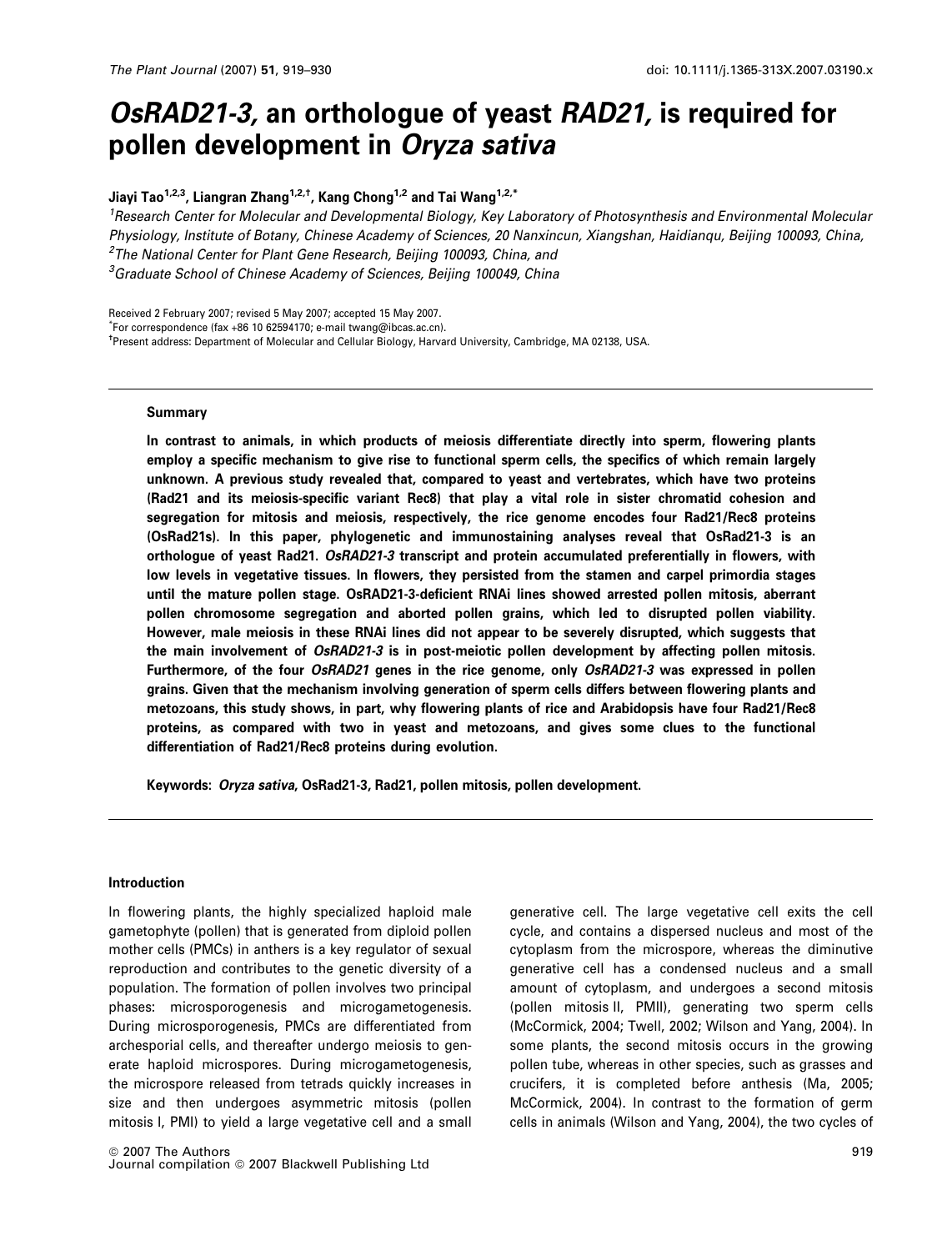mitosis at the post-meiotic stage are specific to flowering plants.

Recent efforts to decipher molecular events underlying male meiosis have extended our understanding of pollen development, in particular genetic studies, which have identified a number of meiotic mutants in Arabidopsis thaliana, Zea mays and Oryza sativa (Ma, 2005). Furthermore, forward and reverse genetic studies have functionally identified some key genes involved in male meiosis, including those involved in homologue pairing, recombination, repair and sister chromatid cohesion in these plants (Ma, 2005). In contrast, although some mutants involved in male mitosis have been identified in Arabidopsis (Chen and McCormick, 1996; Durbarry et al., 2005; Iwakawa et al., 2006; Lalanne et al., 2004; McCormick, 2004; Park et al., 1998; Twell, 2002), our knowledge of the mechanism underlying male mitosis is still limited.

Meiosis and mitosis involve a series of events, including sister chromatid cohesion, that are coordinated in time to guarantee faithful segregation of chromosomes. The cohesion binds newly replicated sister chromatids from S phase until the metaphase–anaphase transition, and is mediated by a phylogenetically conserved multi-protein cohesin complex (Lee and Orr-Weaver, 2001; Nasmyth, 2001). Mitotic cohesion in Schizosaccharomyces pombe and Saccharomyces cerevisiae involves at least Rad21 (also called Scc1 or Mcd1), Scc3, Smc1 and Smc3, and Rad21 is a vital subunit of the complex (Guacci et al., 1997; Michaelis et al., 1997). At the metaphase–anaphase transition, proteolytic cleavage of Rad21 mediated by separase triggers dissociation of cohesion proteins from chromosomes. The cleavage is necessary and sufficient for sister separation (Tomonaga et al., 2000; Uhlmann et al., 1999, 2000). In meiotic cohesin of both fission and budding yeast, Rad21 is replaced by its meiotic variant Rec8; this replacement is essential for differential release of the chromosome arm and centromeric cohesion in meiosis I and II (Buonomo et al., 2000; Kitajima et al., 2003; Klein et al., 1999; Watanabe and Nurse, 1999).

Like yeast, the vertebrates analyzed to date have two Rad21/Rec8 proteins, with a similar partition of function (Lee and Orr-Weaver, 2001; Nasmyth, 2001). By contrast, higher plants such as Arabidopsis and rice (Bai et al., 1999; da Costa-Nunes et al., 2006; Dong et al., 2001; Liu and Makaroff, 2006; Zhang et al., 2006) have four Rad21/Rec8 proteins, only one of which (Syn1/DIF1 in Arabidopsis, OsRad21-4 in rice) (Bai et al., 1999; Bhatt et al., 1999; Cai et al., 2003; Zhang et al., 2006) has been identified as essential for meiosis. Identifying the biological function of the other three proteins is important for further understanding why higher plants contain four Rad21/Rec8 proteins.

Here we have characterized the function of OsRad21-3 by phylogenetic, gene expression, protein immunolocalization and RNAi-mediated reverse genetic analyses. Our results showed that OsRad21-3 is an orthologue of yeast Rad21. The

OsRAD21-3 transcript is preferentially present in flowers, and displays timing of expression that is different from that of the other three OsRAD21 genes (Zhang et al., 2004, 2006, data not shown). Its expression in flowers persists until the mature pollen stage. Use of RNA interference to knock-down OsRAD21-3 expression led to arrested mitosis and aberrant chromosome behaviors in developing pollen. These results indicate that OsRad21-3 protein plays a role in pollen development.

# **Results**

### Characteristics of OsRad21-3

Our previous analyses predicted that the rice genome encodes four Rad21/Rec8-like proteins – OsRad21-1, OsRad21-2, OsRad21-3 and OsRad21-4 (Zhang et al., 2006). The full-length OsRAD21-3 cDNA (AK101268) of 2856 bp is capable of encoding a polypeptide of 728 amino acids with a calculated molecular mass of 80.2 kDa. A BLASTN search of the TIGR rice genomic database gave a hit for the full-length cDNA in chromosome 8 only (Figure S1a), which indicates that the gene is a single-copy gene. OsRAD21-3 cDNA showed no obvious similarity with any of the other three OsRAD21 cDNAs (Zhang et al., 2006).

Like OsRad21-1 and OsRad21-4 (Zhang et al., 2004, 2006) and other known Rad21/Rec8 proteins from other species (Zhang et al., 2004), OsRad21-3 consists of the complete Pfam04825 and Pfam04824 domains in its N-terminus (amino acids 1–110) and C-terminus (amino acids 669–723), respectively, and a long linker region between them. The middle linker sequence shows high variance in sequence and length compared with other Rad21/Rec8 proteins, and contains a potential bipartite nuclear localization signal (amino acids 378–394), a separase recognition site (amino acids 154–164) and two PEST motifs (amino acids 229–263 and 490–503). These motifs are functionally conserved in the known Rad21/Rec8 proteins (Nasmyth, 2001; Zhang et al., 2004). Consistent with these features, OsRad21-3 showed nucleus localization in a transient experiment with onion epidermic cells (Figure S1b).

OsRad21-3 displays only low similarity with the other three OsRad21s in rice (approximately 22% overall amino acid identity), and the similarity is limited mainly to the domain-containing N- and C-terminal regions. A comparison of sequence similarity between OsRad21-3 and the other three OsRad21s or Rad21/Rec8 proteins from other species revealed that OsRad21-3 was more similar to Arabidopsis Syn3 (also called AtRad21.2) than to the others. In addition, phylogenetic analysis based on Clustal W alignments of N-terminal Pfam04825 domain regions, which are highly conserved in all known Rad21/Rec8 proteins (Zhang et al., 2004), revealed that OsRad21-3 tended to form a group with known members of the Rad21 subfamily from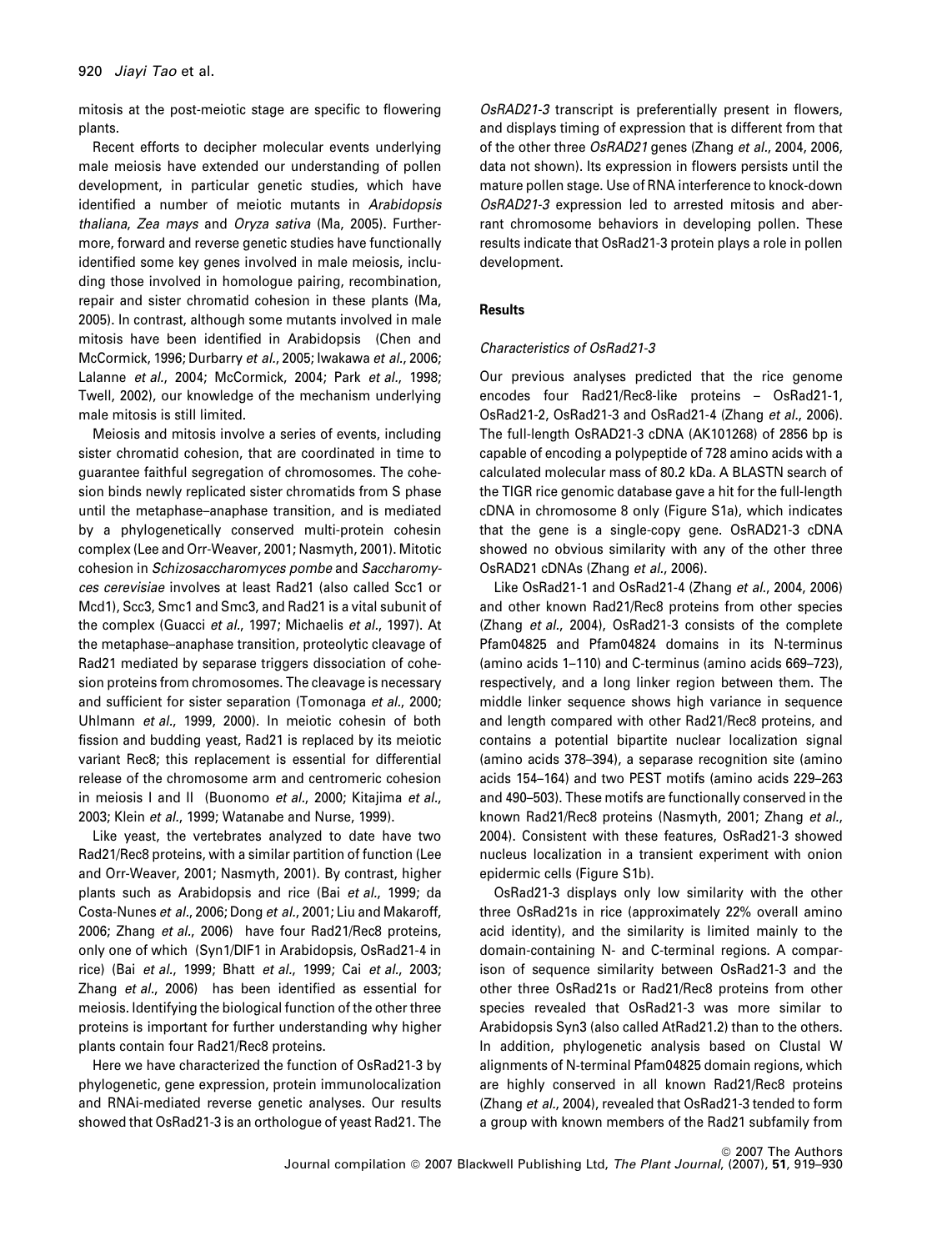yeast (Michaelis et al., 1997), Drosophila (Warren et al., 2000), Caenorhabditis elegans (Pasierbek et al., 2001), mice and humans (McKay et al., 1996). Together, these results suggest that OsRad21-3 is a member of the Rad21 subfamily.

### OsRAD21-3 is expressed preferentially in flowers

Semi-quantitative RT-PCR revealed that OsRAD21-3 expressed preferentially in flowers, and weakly in leaves, buds and roots (Figure 1a). Furthermore, immunoblot analysis with antibody to OsRad21-3 revealed that the protein was most abundant in flowers and barely detectable in leaves, buds and roots (Figure 1b).

To further investigate the expression of OsRAD21-3 in developing flowers, we collected flowers at various developmental stages based on the length of flowers and young panicles, and performed cytological observations. Flowers that were  $\leq$ 0.9 mm from panicles of  $<$ 15 mm were grouped as F1 (stamen and carpel primordia formation stage), flowers of 0.9–2.5 mm in panicles of 15–50 mm as F2 (pollen mother cell formation stage), flowers of 2.5–5 mm in panicles of 50–100 mm as F3 (male meiosis stage), and flowers of 5–7 mm in panicles of >100 mm as F4 (microspore stage). Flowers that were  $\geq 7$  mm, with anthers becoming yellow in the panicles remaining before the heading stage, were grouped as F5 (bicellular pollen stage), while those close to





Expression of OsRAD21-3 in various tissues (a) and developing flowers (c) was analyzed by semi-quantitative RT-PCR. The PCR products were separated on 1% agarose gels. The amplified rice tubulin A mRNA was used as a constitutive control. For Western blot analysis (b, d), total proteins prepared from these materials were subjected to SDS–PAGE, and then immunoblotted using an antibody against OsRad21-3 or against tubulin (control).

(a, b) Patterns of OsRAD21-3 mRNA (a) and protein (b) accumulation in flowers (F), leaves (L), buds (B) and roots (R).

(c, d) Accumulation profiles of OsRAD21-3 mRNA (c) and protein (d) in developing flowers at the following stages: stamen and carpel primordial formation (F1), pollen mother cell formation (F2), male meiosis (F3), uninucleate microspore (F4), bicellular pollen (F5) or tricellular pollen (F6).

anthesis were grouped as F6 (tricellular pollen stage). Unlike the OsRAD21-4 transcript, which is at its highest level at the meiosis stage and decreased in level as meiosis proceeds (Zhang et al., 2006), the level of OsRAD21-3 transcript peaked at F1–F3 and decreased thereafter (Figure 1c). Moreover, immunoblot analysis revealed that the level of OsRad21-3 protein peaked at F2–F4, and then decreased slightly (Figure 1d). The accumulation dynamics of OsRAD21-3 protein in these developing flowers are consistent with pollen development from meiocytes to tricellular pollen.

### OsRAD21-3 is expressed in microspores and pollen grains

To determine whether OsRAD21-3 mRNA accumulates in male cells, we performed RNA in situ hybridization using DIG-labeled OsRAD21-3 antisense and sense RNA probes. In anthers, signals were detected in pre-meiotic pollen mother cells (PMCs) (Figure S2a), meiotic PMCs (Figure S2b) and microspores (Figure S2c), and were not detected in bicellular and tricellular pollen (data not shown). The signal was present in tapetal cells (Figure S2a–c). Failure to detect a signal in bicellular and tricellular pollen might result from a relatively low level of the transcripts in such pollen. Sense (control) probes did not produce signals in flowers (Figure S2d–f).

To clarify whether the transcript and protein are present in pollen grains, we performed immunoblot experiments using mature and in vitro-germinated pollen grains, and revealed that the protein was present in these pollen grains (Figure 2a). Combined with the data above, this result demonstrates that OsRAD21-3 is expressed in the male cells from PMCs to mature pollen stages.

As the rice genome has four OsRAD21 genes, we used RT-PCR and immunoblot analysis to examine whether



Figure 2. Examination of OsRAD21-3 transcript and protein in pollen grains. (a) Western blot detection of OsRad21-3 protein in mature (mpg) and germinated (gpg) pollen grains, with tubulin protein as a constitutive control, using a procedure identical to that described in Figure 1.

(b) RT-PCR analyses of OsRAD21-1 (1), OsRAD21-2 (2), OsRAD21-3 (3) and OsRAD21-4 (4) transcripts (upper panel), and Western blot results for each corresponding protein (lower panel) in pollen grains.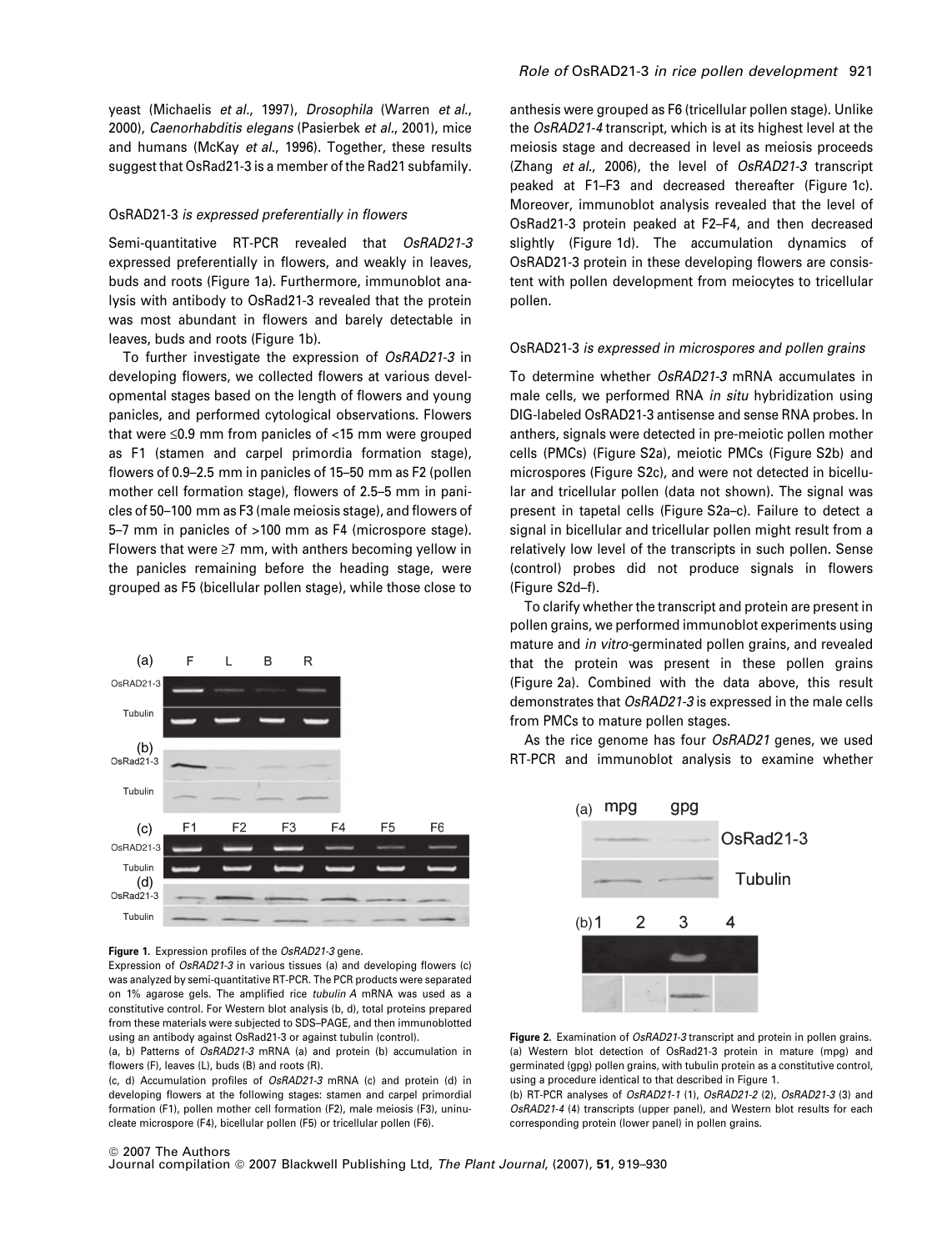transcripts and proteins of the other three genes are also present in pollen grains. As seen in Figure 2b, pollen grains contained transcript and protein of OsRAD21-3 only, not the other genes. Taken together, these results strongly suggest the involvement of OsRAD21-3 in pollen development.

# OsRad21-3 localizes in mitotic chromosomes

Considering that the functionally characterized Rad21/Rec8 proteins of various species play roles in chromosome cohesion (Lee and Orr-Weaver, 2001; Nasmyth, 2001; Uhlmann, 2003), we used immunostaining to examine the chromosome localization of OsRad21-3 using an antibody against this protein in root tip cells. The antibody was developed using a non-conserved fragment of OsRad21-3 protein, which has no similarity with any of the other three OsRad21 proteins and did not cross-react with them (Figure S3a). Furthermore, the antibody detected only one band on Western blotting with total proteins prepared from flowers and vegetative tissues (Figure 1b.d. Figure S3b), and the band had an estimated molecular mass similar to the theoretical value for OsRad21-3 (Figure S3b). This result indicates that the antibody specifically recognizes OsRad 21-3. Immunostaining experiments revealed that OsRad21-3

was localized on mitotic chromosomes (Figure 3a–c), but not in other parts of mitotic cells or meiotic cells (data not shown). The labeling signal was detected at interphase (Figure 3a), became strongest at pre-prophase (Figure 3b), decreased sharply at prophase (Figure 3c), and was not detectable at and after metaphase (Figure 3d). This result suggests that a large amount of OsRad21-3 is released during prophase. The selective release feature is similar to that for mitotic cohesin from vertebrates (Waizenegger et al., 2000), which suggests involvement of the protein in chromosome cohesion.

# OsRAD21-3i lines show a decreased seed setting rate

We addressed the function of OsRAD21-3 using the RNA interference approach (Wesley et al., 2001). To guarantee the specificity of RNAi, we constructed the OsRAD21-3 RNAi vector pOsRAD21-3i using a 729 bp fragment of OsRAD21-3 cDNA (nt 1278–2006) that shares no similarity to the other three OsRAD21 cDNAs. We obtained 30 independent transformants from rice calli transformed with pOsRAD21-3i. A PCR check for transgene insertion using a primer pair localized in the spacer and inserted cDNA sequences in pOsRAD21-3i revealed the expected fragment of approximately 1 kbp in all 30  $T_0$  transgenic plants but not in



tip cells of wild-type plants.

Nuclear spreads were stained with anti-8-tubulin antibody (green) or with OsRad21-3 antibody (red), and counterstained with DAPI (blue).

(a) Interphase; (b) pre-prophase; (c) prophase; (d) metaphase. Bar in (a)  $5 \text{ nm}$ , and applies to all images. The results are representative of at least 50 cells for each phase.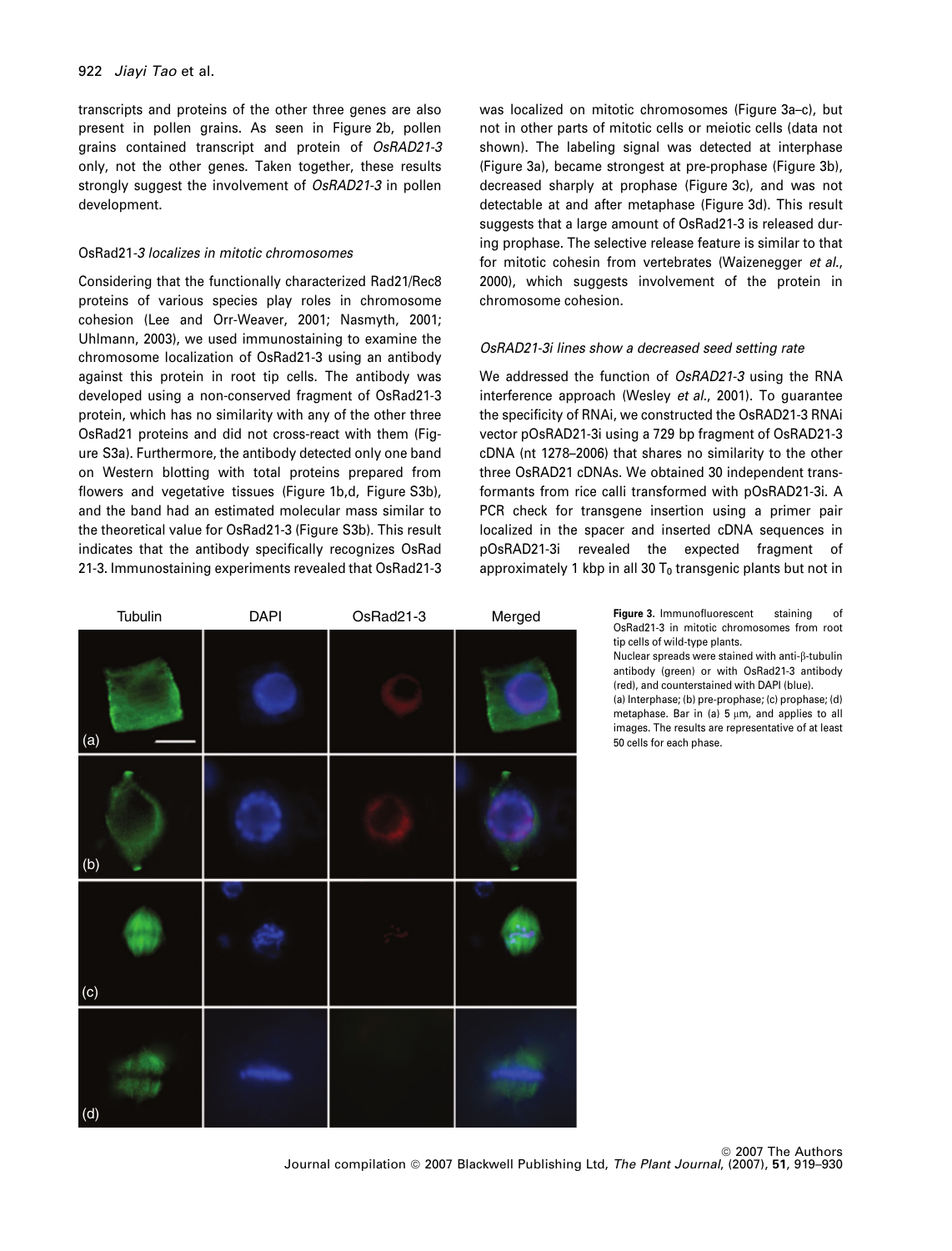wild-type plants. Compared with the wild-type, OsRAD21-3i lines exhibited no detectable abnormalities during vegetative growth. Flowers from these RNAi lines were indistinguishable from those of wild-type. However, in contrast to the wild-type, which had a 90% seed-setting rate, 23 of the 30 lines had a greatly decreased seed-setting rate. Furthermore, we investigated the seed-setting rate of nine of the 23 lines using  $R_1$  plants regenerated from stalks of their  $T_0$  lines. All nine had a low seed-setting rate (10% in one line, 11–46% in six lines and 50–67% in two lines). This finding suggests that OsRAD21-3 is involved in fertility.

Finally, we examined the insertion copy number of the transgene in the nine lines using Southern blot hybridization, with wild-type plants as a control, and found two insertions in one line, one insertion in the remaining eight lines, and none in wild-type plants. Five RNAi lines (L15, L16, L17, L19 and L23) with a single-copy insertion and representing different sterile phenotypes (Figure 4a) were used for further analysis.

# Downregulated OsRad21-3 protein in OsRAD21-3i lines correlates with their sterility

The double-stranded RNA with hairpin structures formed from the transcribed sense–spacer–antisense sequence in

RNAi constructs gives rise to small RNAs and ultimately reduces or eliminates the endogenous transcript and protein of a target gene (Hamilton and Baulcombe, 1999). To investigate whether endogenous OsRAD21-3 transcript and protein were knocked down in the RNAi lines, we examined the levels of endogenous transcript and protein by RT-PCR and Western blot, respectively, in panicles of the L15, L16, L17, L19 and L23 lines, as well as wild-type plants. The endogenous transcript and protein were considerably downregulated in the five RNAi lines compared with that in the wild-type (Figure 4b,c). We also examined small RNAs specific to OsRAD21-3 by Northern hybridization in the five RNAi lines, and found small RNAs in all five lines but not in the wild-type (data not shown), with the highest level in L16, which is consistent with the most severe down-regulation of the endogenous transcript and protein in the same line. Clearly, down-regulation of both transcript and protein in the RNAi lines is a factor in their sterile phenotypes (Figure 4a–c).

# OsRAD21-3i lines show defects in pollen viability

Because pollen is a key regulator of successful fertilization in sexual plants, and because OsRAD21-3 transcript and protein are present in microspores and pollen grains, we



Figure 4. RNAi-mediated down-regulation of OsRAD21-3 transcript and protein correlates with sterility in OsRAD21-3i lines. (a) RNAi lines L15, L16, L17, L19 and L23 had severely decreased seed-setting rates compared with wild-type (t-test, P-value  $\leq$  0.01).

(b) Endogenous OsRAD21-3 transcript was greatly down-regulated in the RNAi lines. Semi-quantitative RT-PCR was performed using total RNA extracted from panicles of the RNAi lines and wild-type and the primer pair P1 F/P1R. Top panel: OsRAD21-3. Bottom panel: constitutively expressed tubA. The quantified levels of OsRAD21-3 mRNA (data for RNAi lines normalized to that for wild-type) are shown below the panels.

(c) OsRad21-3 protein was deficient in the RNAi lines. The endogenous protein level was detected by Western blotting of total proteins extracted from the panicles of the five RNAi lines and wild-type. Estimated OsRad21-3 protein levels (data for RNAi lines normalized to that for wild-type) are shown below the panels. Top panel: OsRad21-3. Bottom panel: tubulin control.

#### ª 2007 The Authors

Journal compilation © 2007 Blackwell Publishing Ltd, The Plant Journal, (2007), 51, 919-930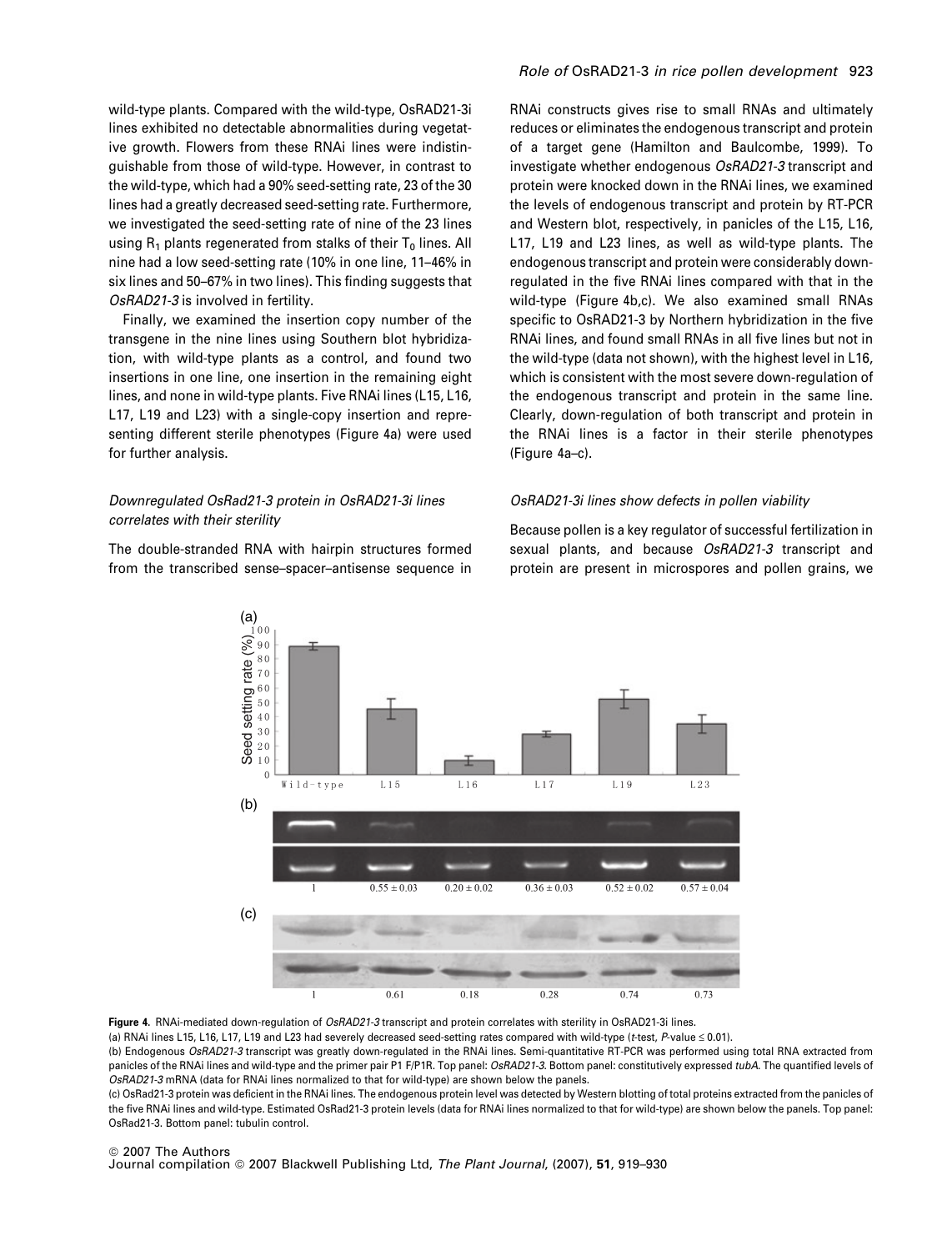first examined the viability of mature pollen grains of the five RNAi lines and wild-type plants using  $I_2$ -KI and Alexander staining (Alexander, 1969). Starch is preferentially stored in rice pollen and metabolized upon germination to supply a carbon skeleton and energy for the growing pollen tube, and is thus an important indicator of the viability of the pollen (Dai et al., 2006).  $I_2$ -KI staining (Figure S4a,b) revealed that more than 95% of wild-type pollen grains ( $n = 1263$ ) were round and had a uniform size, and showed with a dark blue– black reaction, whereas pollen grains from the RNAi lines were variable in size, being smaller or larger than the wildtype, with a greatly decreased number being stained, ranging from 28% ( $n = 1671$ , in L16) to 75% ( $n = 1580$ , in L19). Alexander staining (Figure S4c,d) revealed that 95% of wildtype pollen grains ( $n = 1230$ ) were 'viable' (red), whereas approximately 40% ( $n = 1660$ ) of those from L16 appeared 'viable' and the remainder were 'non-viable' (not stained); similar results were observed for the other four lines, in accordance with the  $I_2$ -KI assay results.

The staining assays gave only an indirect estimation of pollen viability, so to examine pollen viability directly, we performed in vitro pollen germination experiments. Under the assay conditions (Figure S4e,f), 83% of wild-type pollen grains ( $n = 644$ ) germinated, but germination was observed in only 10% of L16 pollen grains ( $n = 821$ ), approximately 30% of L17 pollen grains ( $n = 756$ ), 23% of L23 pollen grains  $(n = 766)$ , and approximately 40% of L15 ( $n = 657$ ) and L19  $(n = 712)$  pollen grains (Figure 5). Together, these results indicate that pollen viability is disrupted in the RNAi lines.

Further observations revealed that, although pollen grains from the RNAi lines were variable in size, as compared with the uniform size of wild-type pollen grains, most were round or pear-shaped and only a few were shrunken. Using the method described by Zhang et al. (2006), we estimated the pollen amount per anther in these mutants and found no apparent difference compared to the wild-type, which suggests that microsporogenesis might be not disrupted





severely in the RNAi lines, and that sterility is mainly derived from abnormal pollen development at the post-meiotic stage.

# Male meiosis was not severely disrupted in OsRAD21-3i plants

As the OsRAD21-3 transcript was detectable in male meiocytes, and to clarify the preceding findings, we observed meiosis behaviors using male meiocytes from the L16, L17 and L23 lines as well as wild-type plants. In wild-type male meiocytes, after synapsis and condensation, homologous chromosomes formed 12 bivalents at diakinesis (Figure 6e) and aligned at the equatorial plate at metaphase I (Figure 6f). The bivalents then underwent reductional division at anaphase I (Figure 6g), generating dyads (Figure 6h). During meiosis II, the two daughter cells divided simultaneously, with two parallel orientations of spindles (Figure 6i), generating tetrads.

In male meiocytes from the RNAi lines (data shown only for L16), meiosis appeared to follow that of the wild-type from leptotene to diplotene (Figure 6a–d). Condensation and synapsis of chromosomes occurred with no noticeable differences compared to the wild-type. At diakinesis, most male meiocytes had 12 recognizable bivalents; only 9% of cells ( $n = 80$ ) had univalents (Figure 6j). The desynapsed homologous chromosomes did not align at the metaphase plate (approximately 7%,  $n = 55$ ) (Figure 6k). As a result, lagging chromosomes appeared at anaphase I (Figure 6l,m) in some male meiocytes (approximately 5%,  $n = 60$ ). During meiosis II, abnormally oriented plates in two daughter cells occurred in <3% of male meiocytes (Figure 6n). Lines L17 and L23 showed less than 5% of male meiocytes with aberrant chromosome behaviors. At the tetrad stage, only a few spores from these RNAi lines appeared to have small nuclei or aberrant size, and the appearance of most (90–95%,  $n = 50$ ) was similar to that of the wild-type. These observations demonstrate that male meiosis was not severely disrupted in the RNAi lines.

# OsRAD21-3i lines showed aberrant pollen development at the post-meiotic stage

On the basis of the above results, we examined immature and mature pollen grains from the five RNAi lines as well as from wild-type plants by DAPI staining. After being released from tetrads, wild-type microspores increase in size (Figure 7a,b), with the nucleus migrating to the side opposite to the aperture (Feng et al., 2001; Owen and Makaroff, 1995). This process ends with initiation of asymmetric PMI (Figure 7c), whereby microspores develop into bicellular pollen grains with a dispersed nucleus in the large vegetative cell and a condensed nucleus in the small generative cell (Figure 7d), which then generates two sperm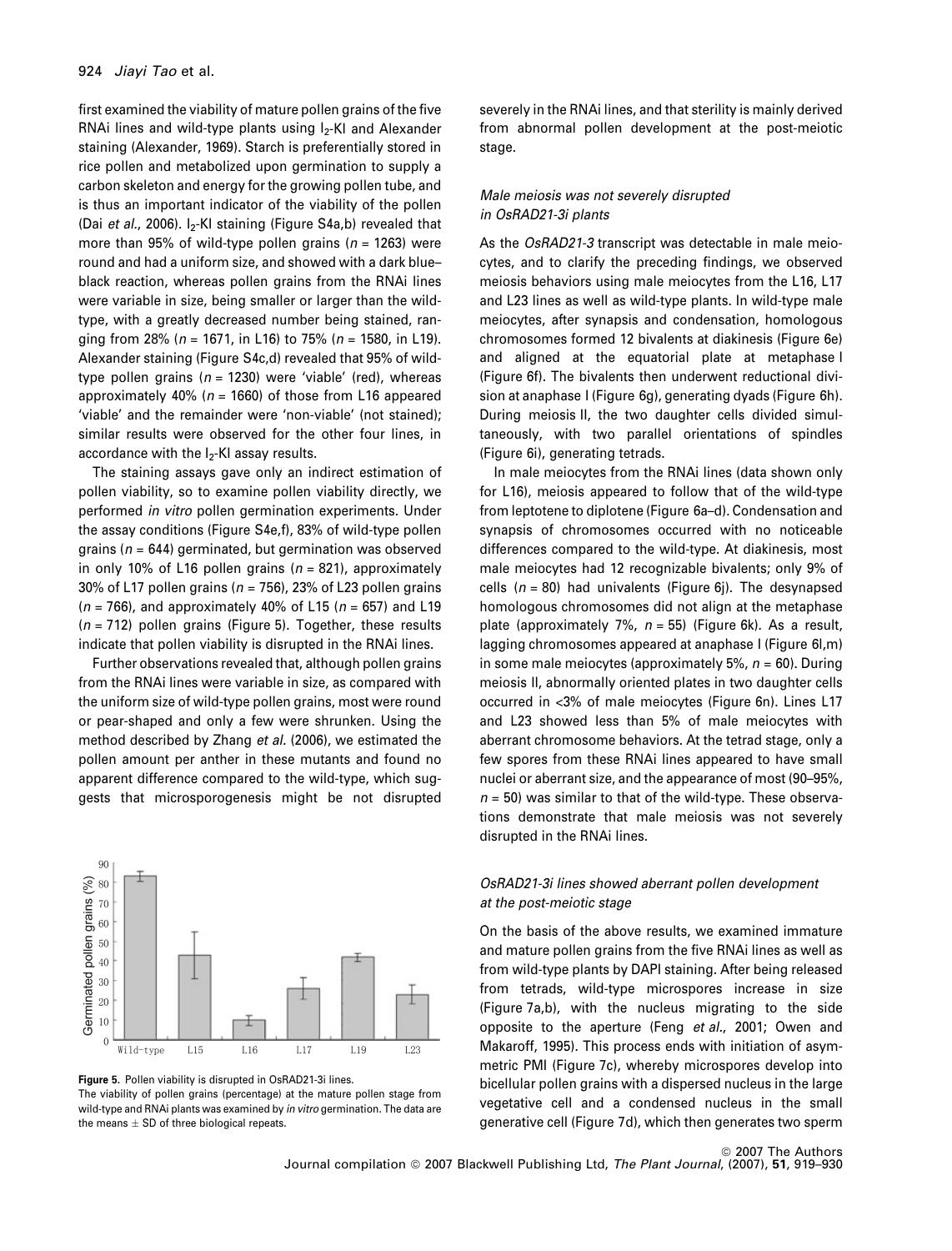

Figure 6. Male meiosis in wild-type and OsRAD21-3i plants.

Nuclear spreads were prepared from fixed anthers from wild-type plants (e-i) and OsRAD21-3i lines (a-d, j-n) and stained with DAPI. Scale bar = 10 µm. (a–d) Prophase I at leptonema (a), zygonema (b), pachynema (c) and diplonema (d) in the RNAi plants appeared normal.

(e–i) Wild-type male meiosis. (e) Diakinesis, (f) metaphase I, (g) anaphase I, (h) dyads, (i) metaphase II.

(j–n) Male meiocytes from the RNAi lines. (j) Diakinesis, showing univalents (arrowheads); (k) metaphase I and (l) anaphase I, showing lagging chromosomes (arrowheads); (m) early dyads, showing small nuclei (arrowheads); (n) anaphase II, showing the non-parallel plates in two daughter cells.

cells by PMII. Thus, mature pollen grains in rice are tricellular (Figure 7e).

Most microspores from OsRAD21-3i lines (90–95%,  $n = 200$ ) (Figure 7f,g) were indistinguishable from those of the wild-type (Figure 7a,b). However, at the mature pollen stage, at least 90% of pollen grains from the wild-type were tricellular ( $n = 1663$ ) (Figure 7e,m), with about 7% bicellular and 3% aborted (undetectable nucleus and shrunken) (Figure 7m); in contrast, only 15% of mature pollen grains from L16 were tricellular ( $n = 2130$ ) (Figure 7h,m), 71% had an aberrant nucleus appearance (Figure 7i–k,m) and 14% aborted (Figure 7l,m). These defective pollen grains with aberrant nucleus appearance were arrested in the uninucleate (Figure 7i) or binucleate (Figure 7j) stage, or had more than three DAPI-stained loci (Figure 7k) and were smaller than wild-type tricellular pollen (Figure 7i–k). A similar situation was found in the other four lines (Figure 7m). The nucleus in the arrested unicellular pollen (Figure 7i) was abnormally condensed. The arrested bicellular pollen grains had a wild-type bicellular pollen-like appearance (Figure 7j versus Figure 7d) that is indicative of the completion of PMI but failure of PMII. All these observations indicate that the OsRad21-3 deficiency in the RNAi lines leads to arrest in mitosis and aberrant chromosome behaviors during pollen development.

The quantified endogenous protein level and the proportion of normal tricellular pollen grains in the RNAi lines and wild-type plants were strongly correlated  $(r = 0.911)$ . Together, our results suggest that the OsRAD21-3 deficiency in the mutants resulted in disruption of post-meiotic pollen development.

# **Discussion**

### OsRad21-3 is an orthologue of yeast Rad21

Yeast has two members in the Rad21/Rec8 family, Rad21 and its meiotic variant Rec8. Rad21 functions mainly in mitotic cohesion and Rec8 specifically in meiotic cohesion (Klein et al., 1999; Michaelis et al., 1997; Watanabe and Nurse, 1999). This situation is also found in the vertebrates analyzed to date (Lee and Orr-Weaver, 2001; Nasmyth, 2001). By contrast, rice and Arabidopsis have four members of the family, all sharing motif/domain features with the known Rad21/Rec8 proteins from other species (Bai et al., 1999; da Costa-Nunes et al., 2006; Zhang et al., 2004, 2006). However, only one (OsRad21-4 in rice, Zhang et al., 2006; Syn1 in Arabidopsis, Bai et al., 1999) has been identified as essential for meiosis.

In Arabidopsis, the three other RAD21-like genes show overlapping profiles of expression in a wide variety of tissues (da Costa-Nunes et al., 2006). The function of SYN3/ AtRAD21.2 remains unknown, but single or double mutants of the other two genes showed normal growth and development, which suggests a redundant function of the three genes, at least in normal growth (da Costa-Nunes et al., 2006). Our results show that OsRad21-3 is an orthologue of yeast Rad21. OsRAD21-3 is expressed in vegetative tissues, albeit at a much lower level than detected in flowers. However, OsRAD21-3i lines did not display obvious defects in vegetative growth. A previous study identified OsRAD21-1 as another rice orthologue of yeast RAD21 (Zhang et al., 2004). OsRAD21-3 shows an expression profile that overlaps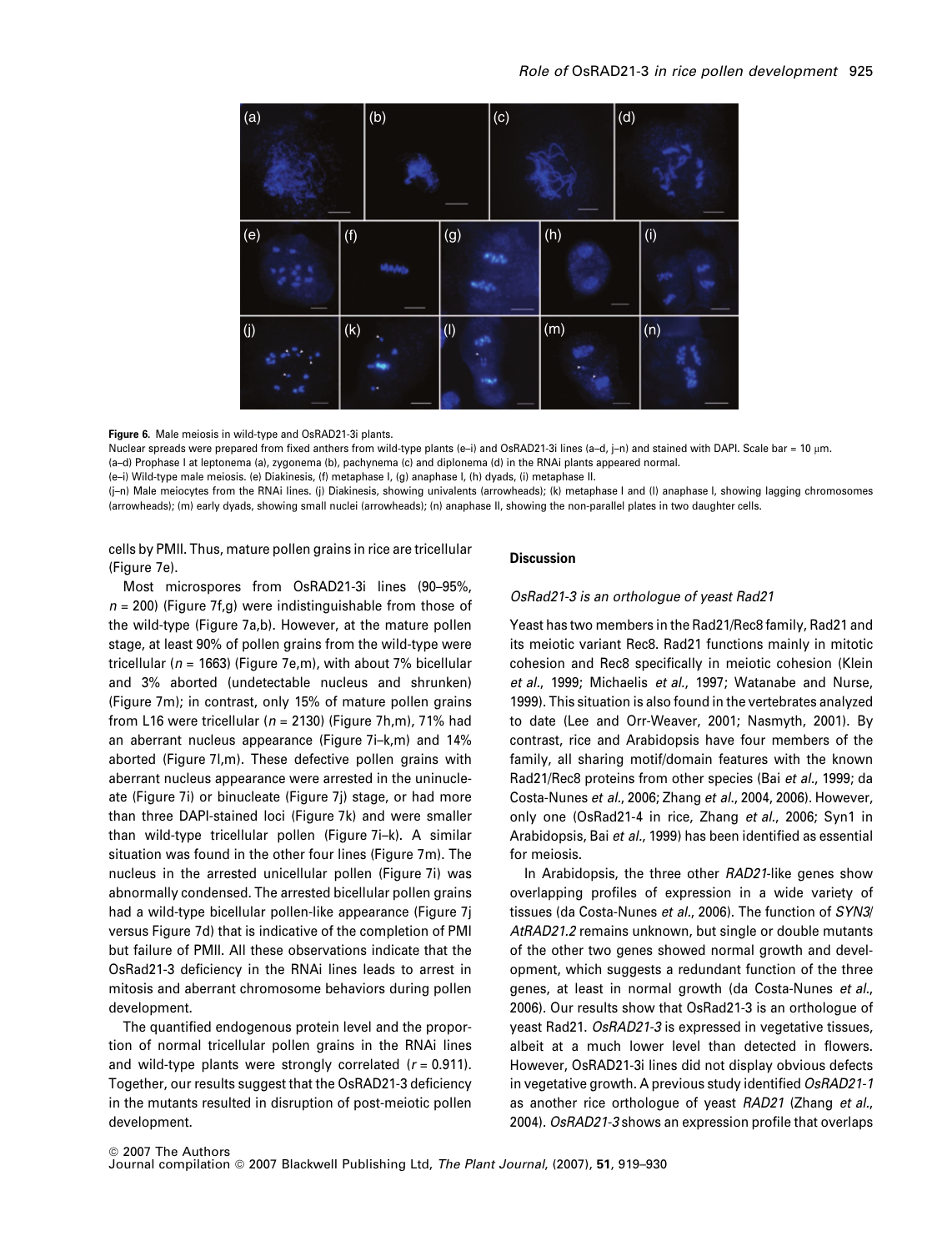

Figure 7. Abnormal pollen development in OsRAD21-3i plants.

Pollen development from uniuncleate microspores to tricellular pollen in wild-type plants (a–e) and RNAi lines (f-l) by DAPI staining. Scale bar = 12.5 µm. (a–e) Wild-type pollen. (a) Early uninucleate microspore, (b) late uninucleate microspore, (c) early bicellular pollen, (d) mid to late bicellular pollen, (e) mature pollen. (f, g) Uninucleate microspores from the RNAi lines. (f) Early uninucleate microspore and (g) late uninucleate microspore, showing normal appearance. (h–l) Pollen grains in the RNAi lines at the mature pollen stage corresponding to the mature pollen phase of wild-type plants. (h) Mature pollen with wild-type tricellular phenotype, (i) arrested unicellular pollen, (j) arrested bicellular pollen, (k) pollen with more than three nuclei, (l) aborted pollen. (m) Frequencies of normal and aberrant pollen grains at the mature pollen stage in wild-type and RNAi plants. 'Others' include arrested uninucleate microspores and pollen with more than three DAPI-stained loci. The data are the means  $\pm$  SD of three biological repeats. Compared with the wild-type, RNAi lines showed aberrant pollen development (t-test, P-values < 0.05).

with that of OsRAD21-1 in vegetative tissues (Zhang et al., 2004; this paper). Based on these data, OsRAD21-3 possibly has functional redundancy with OsRAD21-1 in sporophytic cells.

# Possible roles of OsRAD21-3 in meiosis

OsRAD21-3i lines displayed aberrant meiotic phenotypes in a low proportion of male meiocytes from late prophase I to meiosis II. Consistent with this finding, the average number of pollen grains per anther in these lines was not decreased significantly compared with the wild-type. By contrast, the Arabidopsis syn1 mutant and OsRAD21-4 RNAi lines show severe meiotic defects from early prophase I (Bai et al., 1999; Zhang et al., 2006). The defects in early prophase I meiosis in these two mutants and in other plant meiotic mutants (Li et al., 2005; Nonomura et al., 2004; Pawlowski et al., 2004; Stevens et al., 2004) usually leads to a sharp decrease in male spore number because aberrant spores derived from the defects die early. Based on these observations, OsRAD21-3 is possibly implicated in meiosis but functions mainly from late prophase I to meiosis II. Alternatively, because OsRAD21-3i lines contained residual OsRad21-3 protein, we cannot rule out the possibility that the residual OsRad21-3 in male meiocytes is sufficient for early meiosis. In fission yeast and mouse, RAD21 genes have been identified as involved in meiosis, in addition to having important roles in mitosis (Watanabe and Nurse, 1999; Prieto et al., 2002; Prieto et al. 2004; Xu et al., 2004).

However, inconsistent with these notions is the fact that the immunostaining experiments described here did not show signals for OsRad21-3 protein in male meiotic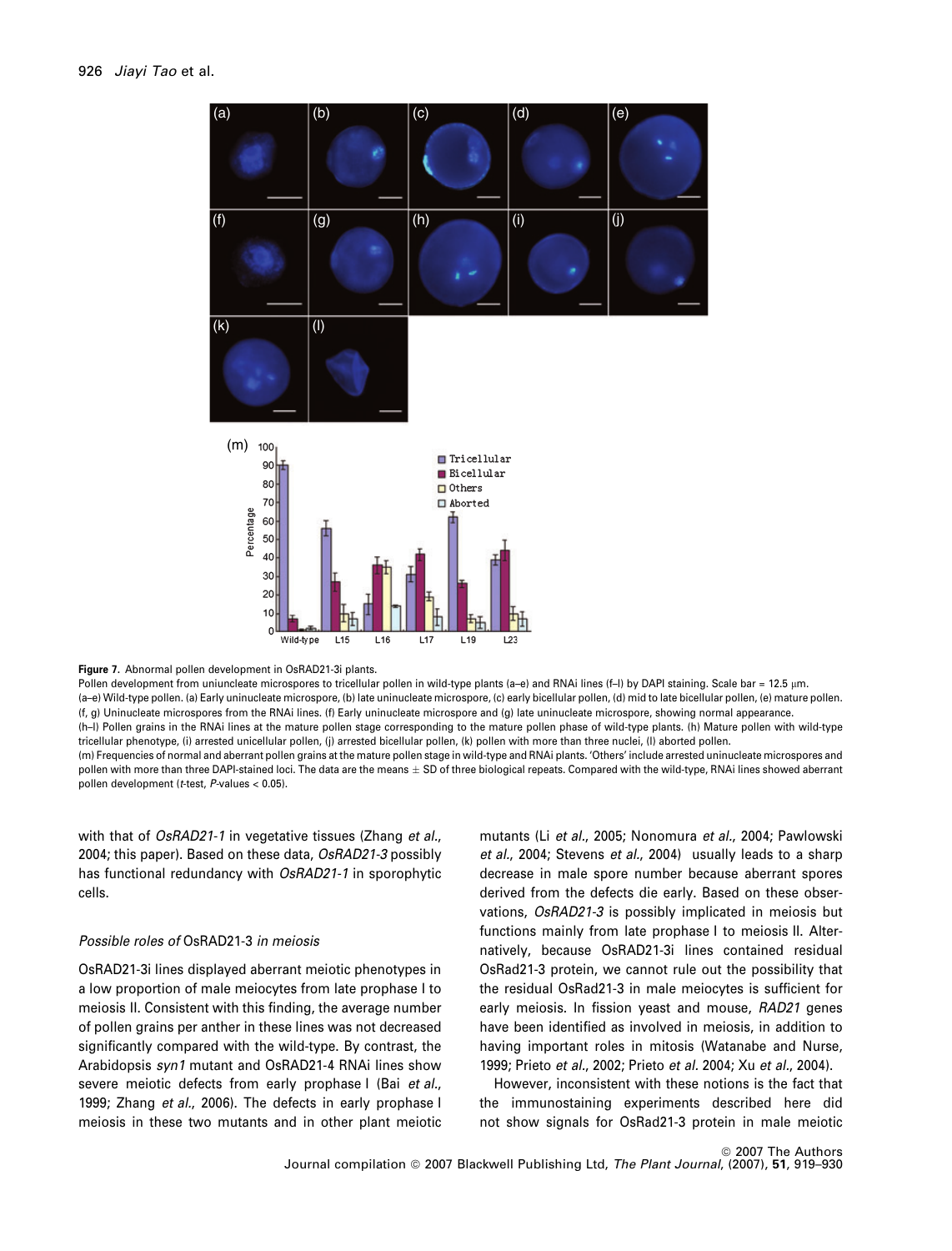chromosomes. Several studies have suggested that chromosome-bound cohesin protein is undetectable at low levels (Cai et al., 2003; Liu and Makaroff, 2006) and/or that the specific chromatin configuration in some domains blocks access of antibodies against cohesin proteins (Liu and Makaroff, 2006; Tomonaga et al., 2000) for immunostaining. In mammalian cells, well-known mitotic cohesin proteins such as STAG2 and Rad21 were detectable in meiotic chromosomes using antibodies against short peptides but not by antibodies against polypeptides of these proteins (Prieto et al., 2002), which implies that these factors may affect immunostaining detection of OsRad21-3 in meiotic chromosomes. Further experiments using an antibody against short peptides from OsRad21-3 are required to clarify this.

# OsRAD21-3 is required for post-meiotic development of pollen

In contrast to male meiosis, pollen development at the postmeiotic stage was severely disrupted in OsRAD21-3i lines, which showed arrested uninucleate and binucleate pollen and abnormal chromosome segregation. Together with the expression of OsRAD21-3 in developing pollen, this result clearly indicates that OsRAD21-3 is necessary for pollen development. These phenotypes were reminiscent of those found in Rad21-deleted vertebrate cells (Sonoda et al., 2001) and the yeast rad21 mutant (Guacci et al., 1997). In these mutants, aberrant cohesion between sister chromatids contributes to defects in nuclear division and chromosome behaviors (Guacci et al., 1997; Sonoda et al., 2001). Although it difficult to follow the various phases of PMI and PMII (Chen and McCormick, 1996; Durbarry et al., 2005; Howden et al., 1998; Iwakawa et al., 2006), given that the mitotic chromosome localization for OsRad21-3 is similar to that for the Rad21 proteins from yeast and vertebrates (Guacci et al., 1997; Sonoda et al., 2001), we can propose that the role of OsRad21-3 in pollen development results mainly from its involvement in sister chromatid cohesion.

Rad21-containing cohesin coordinates sister chromatid behaviors in cell division by holding them together (Lee and Orr-Weaver, 2001; Nasmyth, 2001); and the cohesin in vertebrates and yeast has been found to have roles in congregating paired sisters into a metaphase plate and in subsequent bipolar attachment of sister kinetochores to a spindle (Uhlmann, 2003). Rad21-deleted yeast and vertebrate cells fail to align chromosomes at the metaphase plate and to establish stable attachment of sister kinetochores to a spindle. The failure finally leads to arrested nuclear division by a spindle checkpoint pathway, which functions to guarantee faithful segregation of chromosomes (Sonoda et al., 2001; Toyoda et al., 2002; Uhlmann, 2003). This possibly explains why OsRad21-3 deficiency in RNAi lines causes arrest in pollen mitosis.

# Role of OsRAD21-3 in rice pollen development 927

Because microspore isolation after meiosis leads to the independent development of individual spores (Twell, 2002), there are two possible explanations for the phenotypic variation observed in the defective spores of OsRAD21-3i plants. The first is that different amounts of residual OsRad21-3 protein are distributed into the spores after meiosis. The presence of a small number of tricellular pollen grains in these RNAi lines indirectly supports this explanation. Alternatively, the de novo synthesis of OsRad21-3 in the spores may be disrupted at different levels.

In conclusion, this study shows that, of the four OsRAD21 genes in the rice genome, only OsRAD21-3 is expressed in pollen grains and is required for pollen development. Our findings show, in part, why the muchanalyzed flowering plants rice and Arabidopsis have four Rad21/Rec8 proteins compared with only two in yeast and metozoans, and give some clues to understanding the functional differentiation of Rad21/Rec8 proteins in evolution.

### Experimental procedures

### Plant materials and extraction of nucleic acids

Seedlings of cultivar Zhonghua 10 (Oryza sativa L. ssp. japonica) were planted in soil and raised to maturity. Total RNA extracted various tissues using a Trizol kit (Invitrogen; http://www.invitrogen. com/) was treated with RNase-free DNase I (TaKaRa, http:// www.takara.com.cn) to remove residual genomic DNA.

# OsRAD21-3 cDNA cloning

A partial cDNA sequence of OsRAD21-3 was obtained by RT-PCR using gene-specific primers P1 F (5'-ATGTTCTACTCGCACACG-3') and P1R (5'-CCATAGGCTGCTTCTTGT-3'). This amplified fragment is 2139 bp (accession number AY371048). A full cDNA sequence (accession number AK101268) that has recently been deposited into GenBank is identical to the above sequence, with an additional extension at the 5' and 3' ends, and represents the full-length cDNA sequence of OsRAD21-3; this sequence was thereafter used in this study.

### Expression analysis

Accumulation patterns of OsRAD21-3 mRNA in various tissues were analyzed by semi-quantitative RT-PCR with primers P1 F and P1R. The transcript of the tubulin tubA gene (accession number X91806) was used as a constitutive control (Ding et al., 2002). PCR was performed for 25 cycles. To determine the expression profiles of the gene in various flower cells by in situ hybridization, flowers were fixed and further processed as described previously (Ding et al., 2002; Meyerowitz, 1987). DIG-labeled sense and antisense RNAs used for hybridization were synthesized by in vitro transcription (Roche, http://www.roche-applied-sciences.com) using a 184 bp cDNA fragment spanning sites 940–1148 of the OsRAD21-3 cDNA, which shows no similarity to the other three rice OsRAD21 genes, and was amplified using primers P2 F (5'-CCCTGAACTTAACTTG CC-3') and P2R (5'-AGATAATCCACCTTGACC-3').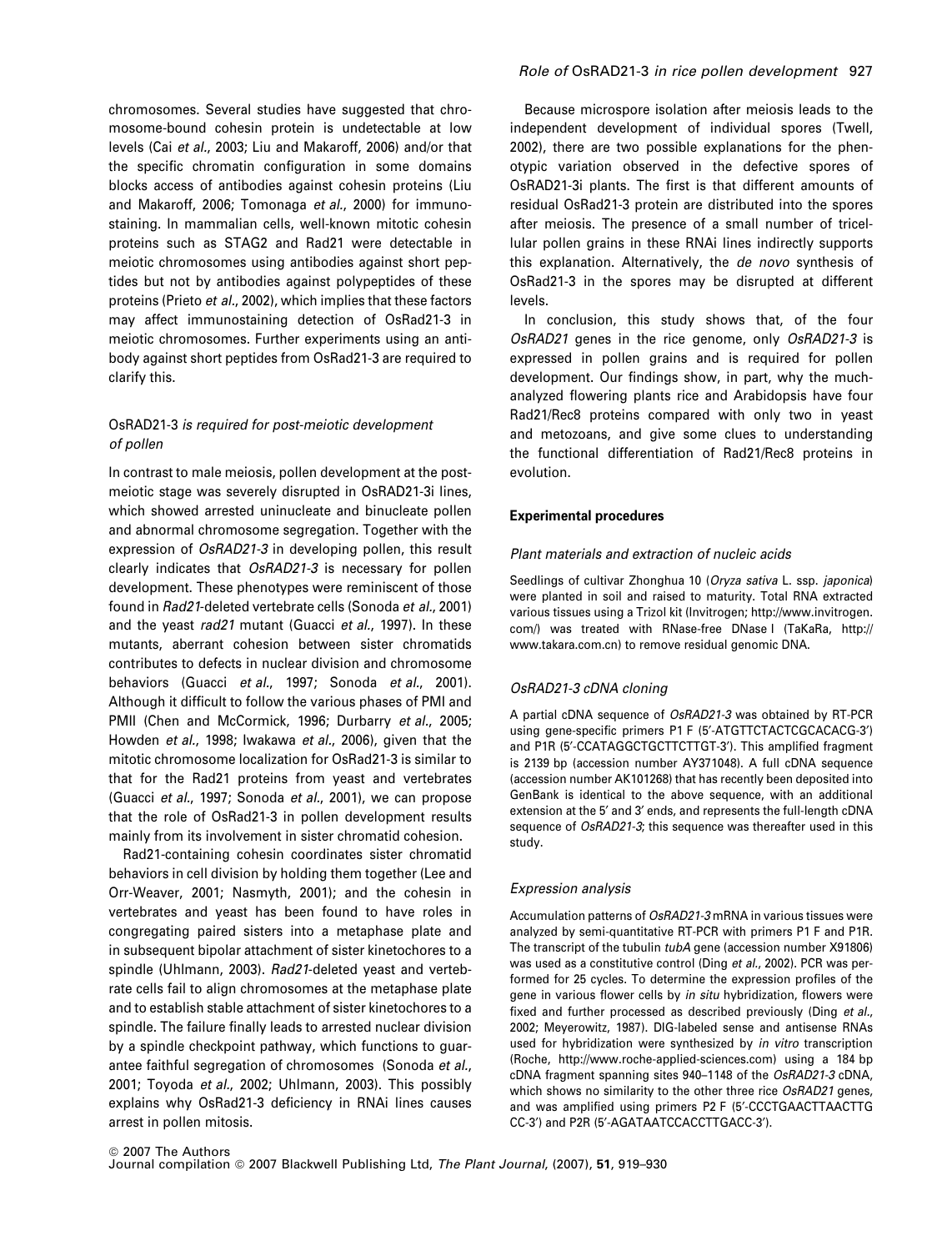# Polyclonal antibody production and Western blotting

A 729 bp fragment of OsRAD21-3 cDNA corresponding to amino acids 382–623, which shares no similarity to the other three OsRad21 genes, was amplified with primers P3 F (5¢- TAGGATCCATTGATGGCGGTGAACTAC-3', added BamHI site underlined) and P3R (5'-TAGTCGACGAATCTCGGGCAAATCTC-3', added Sall site underlined), cloned into pET-28a(+) (Novagen, http:// www.emdbiosciences.com), and confirmed by sequencing. Escherichia coli DH5 $\alpha$  cells carrying the resulting plasmid were cultured to generate the polypeptide fragment of the OsRad21-3 protein. The recombinant protein purified by  $Ni<sup>2+</sup>$  affinity chromatography (Qiagen; www.qiagen.com/) was used for generation of a polyclonal rabbit antibody against OsRad21-3.

Total protein preparation from various tissues and Western blot detection of OsRad21-3 were conducted according to the methods described by Zhang et al. (2006). The primary antibody used was that against OsRad21-3 (1:4000 dilution) or tubulin (1:5000 dilution, Sigma; http://www.sigmaaldrich.com/). The antigen–protein complex was detected using goat anti-rabbit IgG-conjugated alkaline phosphatase.

### Subcellular localization and fluorescence immunostaining

The whole ORF of OsRAD21-3 amplified using primers P4 F (5'-TATGGATCCGATGTTCTACTCGCACAC-3') and P4R (5'-AGTAC-TAGTTTTGGCTCCTGA GAGTGA-3'), with engineered BamHI and Spel enzyme sites at the 5' and 3' ends, respectively, was inserted into pCAMBIA1302 (CAMBIA, http://www.cambia.org), and confirmed by sequencing. The construct 35S::GFP:OsRAD21-3 was bombarded into onion epidermis using the biolistic PDS-1000/He particle delivery system (Bio-Rad; http://www.bio-rad. com/). GFP signals were observed under a microscope with a FITC filter (Zeiss; http://www.zeiss.com/).

Immunolocalization of OsRad21-3 was performed according to the method described by Liu et al. (1993). Nuclear spreads were first incubated with primary anti-OsRad21-3 antibody (1:5000 dilution) in a blocking buffer pH 7.4 (5% BSA, 5% goat serum and 0.1% Tween-20 in 1 $\times$  PBS buffer) at 4°C overnight, and then with TRITC-labeled goat anti-rabbit IgG (Jackson ImmunoResearch Laboratories, http:// www.jacksonimmuno.com) (1:100 dilution) or with fluoresceinlabeled mouse anti-β-tubulin monoclonal antibody only (Sigma) at room temperature for 2–3 h. Finally, the spreads were counterstained with 4¢,6-diamidino-2-phenylindole (DAPI) solution. Signals were detected using a Zeiss fluorescence microscope with two, four and five filters for DAPI, fluorescein and TRITC, respectively. Images obtained by cool CCD were merged using Image Pro-Plus 5.0 software (Media Cybernetics, http://www.mediacy.com).

### RNAi vector construction and plant transformation

The OsRAD21-3 RNAi vector was constructed by inserting a 729 bp fragment of OsRAD21-3 cDNA into pWTC605, an RNAi tool vector derived from pCAMBIA1300 (CAMBIA) (Zhang et al., 2006). First, the cDNA fragment was amplified using primer pairs, either P3 F and P5R (5'-AAGGTACCGAATCTCGGGCAA ATCTC-3', Kpnl site underlined) or P5 F (5'-AAGAGCTCTTGATGGCGGTGAACT AC-3', SacI site underlined) and P3R (sequences of P3 F and P3R are given above). Finally, the two digested fragments were ligated into pWTC605 in the sense and antisense orientations, respectively.

The resulting RNAi construct, pOsRAD21-3i, was used to transform rice embryonic calli induced from mature embryos of cultivar Zhonghua 10, by the Agrobacterium tumefaciens EHA105-mediated method, to generate OsRAD21-3 RNAi (OsRAD21-3i) plants, as described by Hiei et al. (1994). The regenerated plants from hygromycin-resistant calli were transplanted to soil and grown under standard conditions.

### Nuclear and cell spreads

Male meiocyte spreading and DAPI staining were performed according to the method described by Zhang et al. (2006). DAPIstained meiotic chromosomes were observed under a fluorescence microscope (Zeiss Axioskop40, http://www.zeiss.com). For examination of nuclei in microspores and bi/tricellular pollen grains, flowers at the microgametogenesis stage were fixed in ethanol/acetic acid (3:1) solution. Microspores or pollen grains released by squashing the fixed anthers on a slide were stained by DAPI (Park et al., 1998). Each test was repeated three times, and the total number of counted pollen grains was more than 2000 in each case.

### Examination of pollen viability and in vitro germination

For examination of pollen viability, mature pollen grains were stained in Alexander solution (Alexander, 1969) or 0.1% I<sub>2</sub>-KI solution and viewed by light microscopy. The quantified value was the mean of results from three independent experiments.

For in vitro germination, mature pollen grains collected at anthesis were immediately transferred into pollen germination medium (0.004% H<sub>3</sub>BO<sub>3</sub>, 3 mm Ca(NO<sub>3</sub>)<sub>2</sub>·4 H<sub>2</sub>O, 10% PEG-4000, 20% sucrose, 3 mg  $I^{-1}$  VB<sub>1</sub>), cultured at room temperature for 10 min, and examined under a light microscope. A pollen grain with a growing pollen tube was considered germinated. The pollen germination rate for each line was calculated using three independent biological samples, and each observation involved examination of at least 600 pollen grains.

### Acknowledgements

We thank Zhukuan Cheng at the Institute of Genetics and Developmental Biology, Chinese Academy of Sciences, for technical assistance with fluorescence immunostaining, and Cheng Yun at the Institute of Botany, Chinese Academy of Sciences, for assistance with microscope observations. This research was supported by the National Science Foundation of China (grant number 30570147) and the Chinese Ministry of Science and Technology (grant number 2006CB910105 and 2005CB120802).

### Supplementary material

The following supplementary material is available for this article online:

Figure S1. A schematic organization of OsRAD21-3 gene (a) and subcellular localization of the protein (b).

Figure S2. RNA in situ expression analysis of OsRAD21-3 in developing flowers.

Figure S3. Examination of specificity for the antibody against OsRad21-3.

Figure S4. Pollen viability is disrupted in OsRAD21-3i lines. Viability of pollen grains were examined by I<sub>2</sub>-KI Staining (a and b), Alexander staining (c and d) and in vitro germination (e and f).

This material is available as part of the online article from http:// www.blackwell-synergy.com.

© 2007 The Authors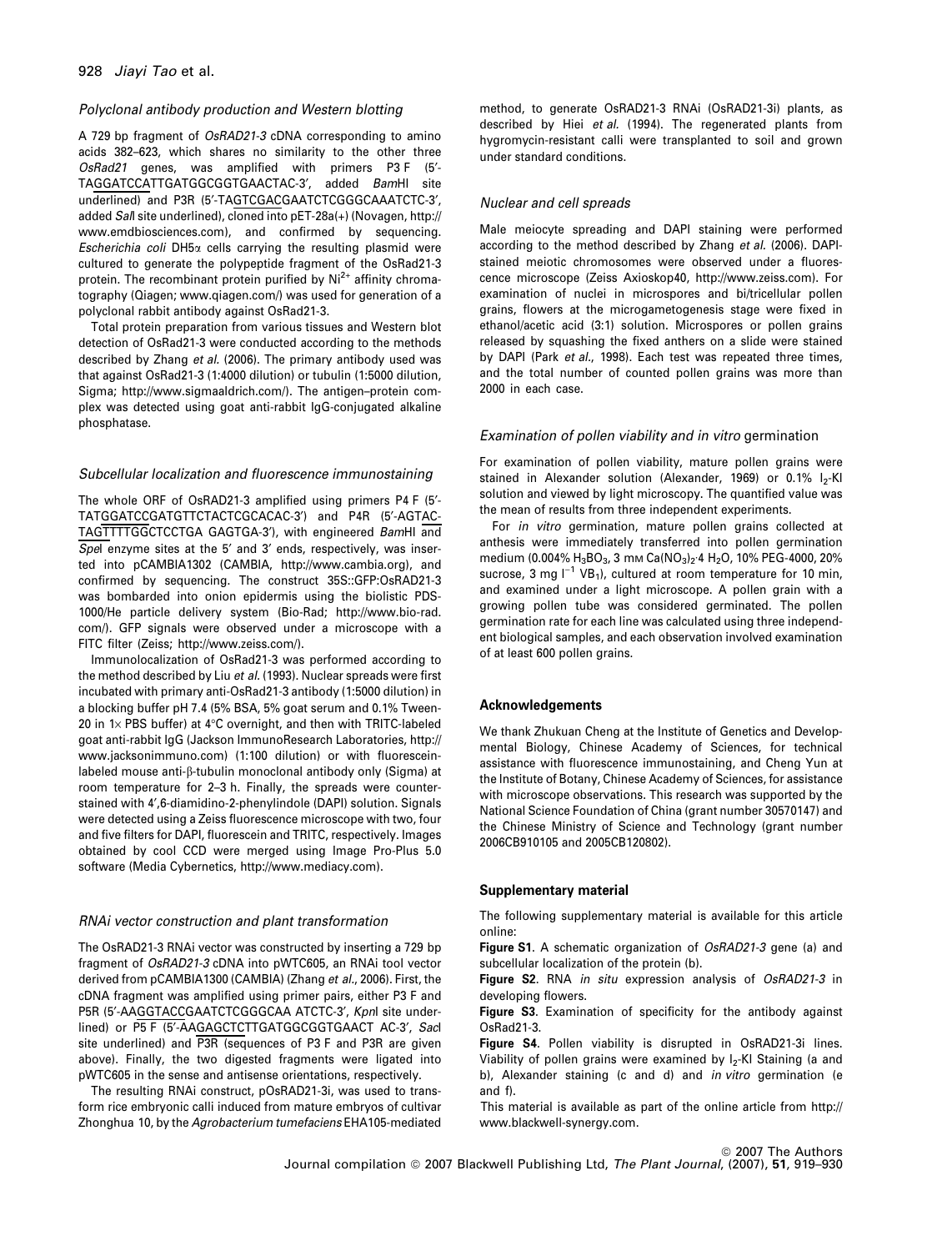#### References

- Alexander, M.P. (1969) Differential staining of aborted and nonaborted pollen. Stain Technol. 44, 117–122.
- Bai, X., Peirsion, B.N., Dong, F., Cai, X. and Makaroff, C.A. (1999) Isolation and characterization of SYN1, a RAD21-like gene essential for meiosis in Arabidopsis. Plant Cell, 11, 417–430.
- Bhatt, A.M., Lister, C., Page, T., Fransz, P., Findlay, K., Jones, G.H., Dickinson, H.G. and Dean, C. (1999) The DIF1 gene of Arabidopsis is required for meiotic chromosome segregation and belongs to the REC8/RAD21 cohesin gene family. Plant J. 19, 463–472.
- Buonomo, S.B.C., Clyne, R.K., Fuchs, J., Loidl, J., Uhlmann, F. and Nasmyth, K. (2000) Disjunction of homologous chromosomes in meiosis I depends on proteolytic cleavage of the meiotic cohesion Rec8 by separin. Cell, 103, 387-398.
- Cai, X., Dong, F., Edelmann, R.E. and Makaroff, C.A. (2003) The Arabidopsis SYN1 cohesin protein is required for sister chromatid arm cohesion and homologous chromosome pairing. J. Cell Sci. 116, 2999–3007.
- Chen, Y.C.S. and McCormick, S. (1996) sidecar pollen, an Arabidopsis thaliana male gametophytic mutant with aberrant cell divisions during pollen development. Development, 122, 3243–3253.
- da Costa-Nunes, J.A., Bhatt, A.M., O'Shea, S., West, C.E., Bray, C.M., Grossniklaus, U. and Dickinson, H.G.(2006) Characterization of the three Arabidopsis thaliana RAD21 cohesins reveals differential responses to ionizing radiation. J. Exp. Bot. 57, 971–983.
- Dai, S., Li, L., Chen, T., Chong, K., Xue, Y. and Wang, T. (2006) Proteomic analyses of Oryza sativa mature pollen reveal proteins associated with pollen germination and tube growth. Proteomics, 6, 2504–2529.
- Ding, Z.J., Wu, X.H. and Wang, T. (2002) The rice tapetum-specific gene RA39 encodes a type I ribosome-inactivating protein. Sex. Plant Reprod. 13, 205–212.
- Dong, F., Cai, X. and Makaroff, C.A. (2001) Cloning and characterization of two Arabidopsis genes that belong to the RAD21/REC8 family of chromosome cohesin proteins. Gene, 271, 99–108.
- Durbarry, A., Vizir, I. and Twell, D. (2005) Male germ line development in Arabidopsis. Duo pollen mutants reveal gametophytic regulators of generative cell cycle progression. Plant Physiol. 137, 297–307.
- Feng, J.H., Lu, Y.Y., Liu, X.D. and Xu, X.B. (2001) Pollen development and its stages in rice (Oryza sativa L.). Chinese J. Rice Sci. 15, 21–28.
- Guacci, V., Koshland, D. and Strunnikov, A. (1997) A direct link between sister chromatid cohesion and chromosome condensation revealed through the analysis of MCD1 in S. cerevisiae. Cell, 91, 47–57.
- Hamilton, A.J. and Baulcombe, D.C. (1999) A species of small antisense RNA in posttranscriptional gene silencing in plants. Science, 286, 950–952.
- Hiei, Y., Ohta, S., Komari, T. and Kumashiro, T. (1994) Efficient transformation of rice (Oryza sativa L.) mediated by Agrobacteriumand sequence analysis of the boundaries of the T-DNA. Plant J. 6, 271–282.
- Howden, R., Park, S.K., Moore, J.M., Orme, J., Grossniklaus, U. and Twell, D. (1998) Selection of T-DNA-tagged male and female gametophytic mutants by segregation distortion in Arabidopsis. Genetics, 149, 621–631.
- Iwakawa, H., Shinmyo, A. and Sekine, M. (2006) Arabidopsis CDKA;1, a cdc2 homologue, controls proliferation of generative cells in male gametogenesis. Plant J. 45, 819–831.
- Kitajima, T.S., Miyazaki, Y., Yamamoto, M. and Watanabe, Y. (2003) Rec8 cleavage by separase is required for meiotic nuclear division in fission yeast. EMBO J. 22, 5643–5653.
- Klein, F., Mahr, P., Galova, M., Buonomo, S.B.C., Michaelis, C., Nairz, K. and Nasmyth, K. (1999) A central role for cohesions in sister chromatid cohesion, formation of axial elements and recombination during yeast meiosis. Cell, 98, 91–103.
- Lalanne, E., Michaelidis, C., Moore, J.M., Gagliano, W., Johnson, A., Patel, R., Howden, R., Vielle-Galzada, J.-P., Grossniklaus, U. and Twell, D. (2004) Analysis of transposon insertion mutants highlights the diversity of mechanisms underlying male progamic development in Arabidopsis. Genetics, 167, 1975–1986.
- Lee, J.Y. and Orr-Weaver, T.L. (2001) The molecular basis of sisterchromatid cohesion. Annu. Rev. Cell Dev. Biol. 17, 753–777.
- Li, W., Yang, X., Lin, Z., Timofejeva, L., Xiao, R., Makaroff, C.A. and Ma, H. (2005) The AtRAD51C gene is required for normal meiotic chromosome synapsis and double-stranded break repair in Arabidopsis. Plant Physiol. 138, 965–976.
- Liu, Z. and Makaroff, C.A. (2006) Arabidopsis separase AESP is essential for embryo development and the release of cohesin during meiosis. Plant Cell, 18, 1213–1225.
- Liu, B., Marc, J., Joshi, H.C. and Palevitz, B.A. (1993) A gammatubulin-related protein associated with the microtubule arrays of higher plants in a cell cycle-dependent manner. J. Cell Sci. 104, 1217–1228.
- Ma, H. (2005) Molecular genetic analyses of microsporogenesis and microgametogenesis in flowering plants. Annu. Rev. Plant Biol. 56, 393–434.
- McCormick, S. (2004) Control of male gametophyte development. Plant Cell, 16, S142–S153.
- McKay, M.J., Troelstra, C., van der Spek, P., Kanaar, R., Smit, B., Hagemeijer, A., Bootsma, D. and Hoeijmakers, H.J. (1996) Sequence conservation of the rad21 Schizosaccharomyces pombe DNA double-strand break repair gene in human and mouse. Genomics, 36, 305–315.
- Meyerowitz, E.M. (1987) In situ hybridization to RNA in plant tissues. Plant Mol. Biol. Rep. 5, 242–250.
- Michaelis, C., Ciosk, R. and Nasmysh, K. (1997) Cohesions: chromosomal proteins that prevent premature separation of sister chromatids. Cell, 91, 35–45.
- Nasmyth, K. (2001) Disseminating the genome: joining, resolving and separating sister chromatids during mitosis and meiosis. Annu. Rev. Genet. 35, 673–745.
- Nonomura, K., Nakano, M., Fukuda, T., Eiguchi, M., Miyao, A., Hirochika, H. and Kurata, N. (2004) The novel gene homologous pairing aberration in rice meiosis 1 of rice encodes a putative coiled-coil protein required for homologous pairing in meiosis. Plant Cell, 16, 1008–1020.
- Owen, H.A. and Makaroff, C.A. (1995) Ultrastructure of microsporogenesis and microgametogenesis in Arabidopsis thaliana (L.) Heynh. ecotype Wassilewskija (Brassicaceae). Protoplasma, 185, 7–21.
- Park, S.K., Howdenm, R. and Twell, D. (1998) The Arabidopsis thaliana gametophytic mutation gemini pollen1 disrupts microspore polarity, division asymmetry and pollen cell fate. Development, 125, 3789–3799.
- Pasierbek, P., Jantsch, M., Melcher, M., Schleiffer, A., Schweizer, D. and Loidl, J. (2001) A Caenorhabditis elegans cohesion protein with functions in meiotic chromosome pairing and disjunction. Genes Dev. 15, 1349–1360.
- Pawlowski, W.P., Golubovskaya, I.N., Timofejeva, L., Meeley, R.B., Sheridan, W.F. and Cande, W.Z. (2004) Coordination of meiotic recombination, pairing and synapsis by PHS1. Science, 2004, 89–92.
- Prieto, I., Pezzi, N., Buesa, J.M. et al. (2002) STAG2 and Rad21 mammalian mitotic cohesins are implicated in meiosis. EMBO Rep. 3, 543–550.

<sup>©</sup> 2007 The Authors

Journal compilation © 2007 Blackwell Publishing Ltd, The Plant Journal, (2007), 51, 919-930